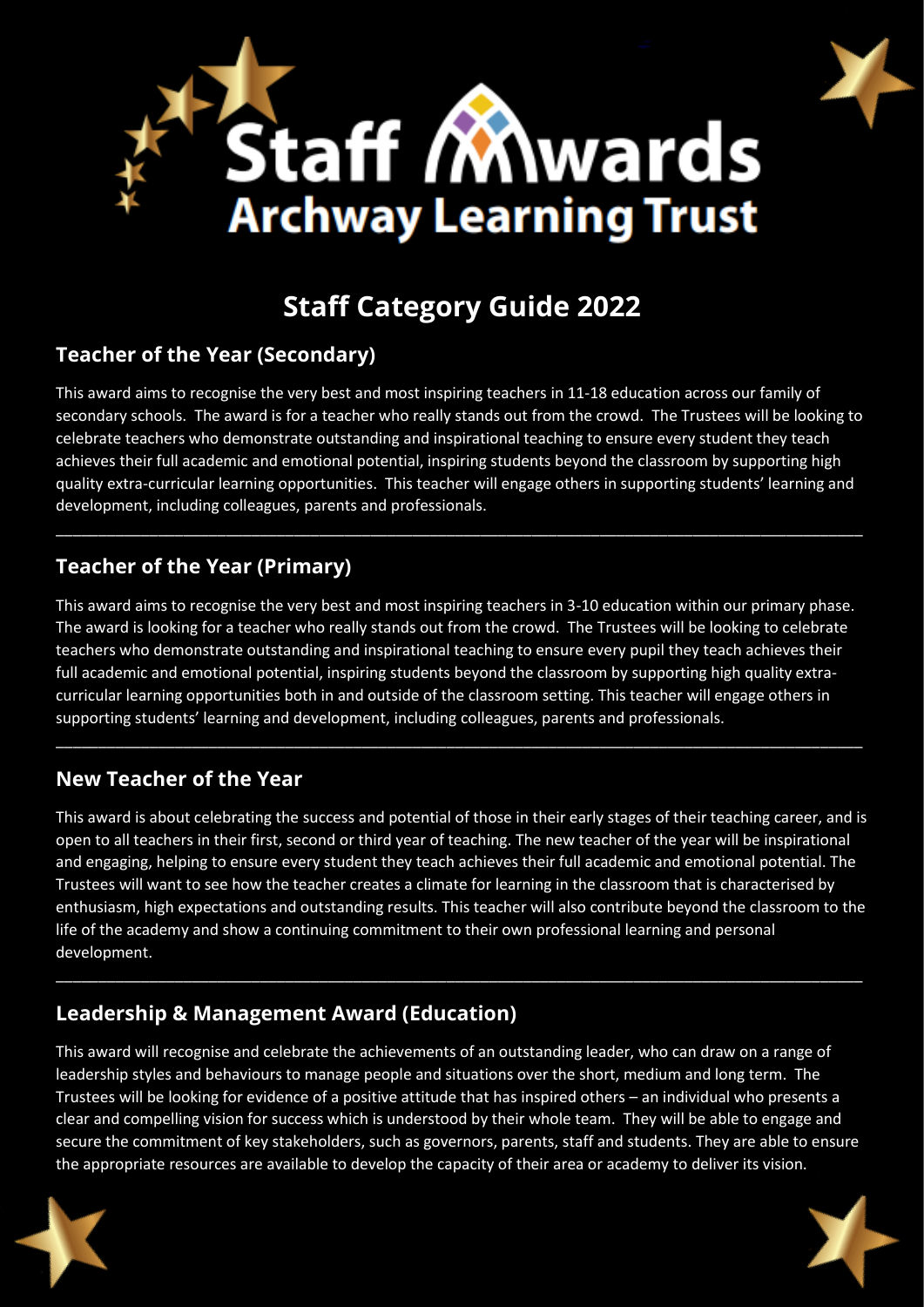# **Leadership & Management Award (Academy Support Teams / Central Business Services)**



This award will recognise and celebrate the achievements of an outstanding leader, who can draw in a range of leadership styles and behaviours to manage people and situations over the short, medium and long term. The Trustees will be looking for evidence of a positive attitude that has inspired others – an individual who presents a clear and compelling vision for success which is understood by their whole team. They will be able to engage and secure the commitment of key stakeholders, such as governors, parents, staff and students. They are able to ensure the appropriate resources are available to develop the capacity of their area or academy to deliver its vision.

\_\_\_\_\_\_\_\_\_\_\_\_\_\_\_\_\_\_\_\_\_\_\_\_\_\_\_\_\_\_\_\_\_\_\_\_\_\_\_\_\_\_\_\_\_\_\_\_\_\_\_\_\_\_\_\_\_\_\_\_\_\_\_\_\_\_\_\_\_\_\_\_\_\_\_\_\_\_\_\_\_\_\_\_\_\_\_\_\_\_\_\_\_\_\_

## **Team of the Year**

This award will go to a team from any part of the Trust. The team will have gone the extra mile to provide a high quality output. The team may have played a vital role in today's classrooms by making sure students get the most out of their learning; alternatively the team could provide business and operations support such as finance, legal, administrative, HR, catering, cleaning and technical which exceeds expectations. This award will celebrate the collective and lasting impact of a team involved in supporting students. The Trustees will want to see evidence of how the team works together to provide professional expertise that aids the teaching and learning environment or the smooth operations of academies. The Trustees will consider how the team improves professional standards, the benefit they bring, how they overcame any challenges, and how the team works with others to the benefit of academy communities and stakeholders more widely.

\_\_\_\_\_\_\_\_\_\_\_\_\_\_\_\_\_\_\_\_\_\_\_\_\_\_\_\_\_\_\_\_\_\_\_\_\_\_\_\_\_\_\_\_\_\_\_\_\_\_\_\_\_\_\_\_\_\_\_\_\_\_\_\_\_\_\_\_\_\_\_\_\_\_\_\_\_\_\_\_\_\_\_\_\_\_\_\_\_\_\_\_\_\_\_

# **Staff Member of the Year (Academic & Pastoral Support)**

Learning support staff, such as teaching assistants, learning mentors or technicians, play a vital role in today's classrooms by making sure students get the most out of their lessons. This award is about celebrating the individual achievements of a staff member of teaching and learning support. The nomination should outline how the individual supports student learning by actively engaging and collaborating with others, including teachers, parents and other professionals. This individual will support students in pursuit of clear goals, even when the challenge is great or the outcome seems uncertain. He or she will show a continuing commitment to their own professional learning and personal development, as well as a positive contribution to the whole staff team.

\_\_\_\_\_\_\_\_\_\_\_\_\_\_\_\_\_\_\_\_\_\_\_\_\_\_\_\_\_\_\_\_\_\_\_\_\_\_\_\_\_\_\_\_\_\_\_\_\_\_\_\_\_\_\_\_\_\_\_\_\_\_\_\_\_\_\_\_\_\_\_\_\_\_\_\_\_\_\_\_\_\_\_\_\_\_\_\_\_\_\_\_\_\_\_

# **Staff Member of the Year (Academy Support Teams / Central Business Services)**

This award is about celebrating the individual achievements of a staff member within the business directorate or in an academy support role – in an operational, administrative or technical area – and who has gone the extra mile to deliver a high quality service or professional expertise to staff and/or students. The nomination should outline how the individual supports their operational area by actively engaging and collaborating with others to deliver professional expertise or an excellent support service. He or she will take an innovative approach to finding solutions to challenges, take opportunities to enhance service/professional standards and seek out best practice where ever it is. He or she will also show a continuing commitment to their own professional learning and personal development, as well as a positive contribution to the whole staff team.

#### **Mentor of the Year**

This award aims to recognise the impact of this crucial role on the development of our beginning teachers. The Trustees will be looking to celebrate the outstanding support that the mentor has given to the SCITT trainees, NQT's or beyond. Trustees will also be looking at their wider involvement and their contribution to developing other mentors.

\_\_\_\_\_\_\_\_\_\_\_\_\_\_\_\_\_\_\_\_\_\_\_\_\_\_\_\_\_\_\_\_\_\_\_\_\_\_\_\_\_\_\_\_\_\_ \_\_\_\_\_\_\_\_\_\_\_\_\_\_\_\_\_\_\_\_\_\_\_\_\_\_\_\_\_\_\_\_\_\_\_\_\_\_\_\_\_\_\_\_\_\_\_\_\_